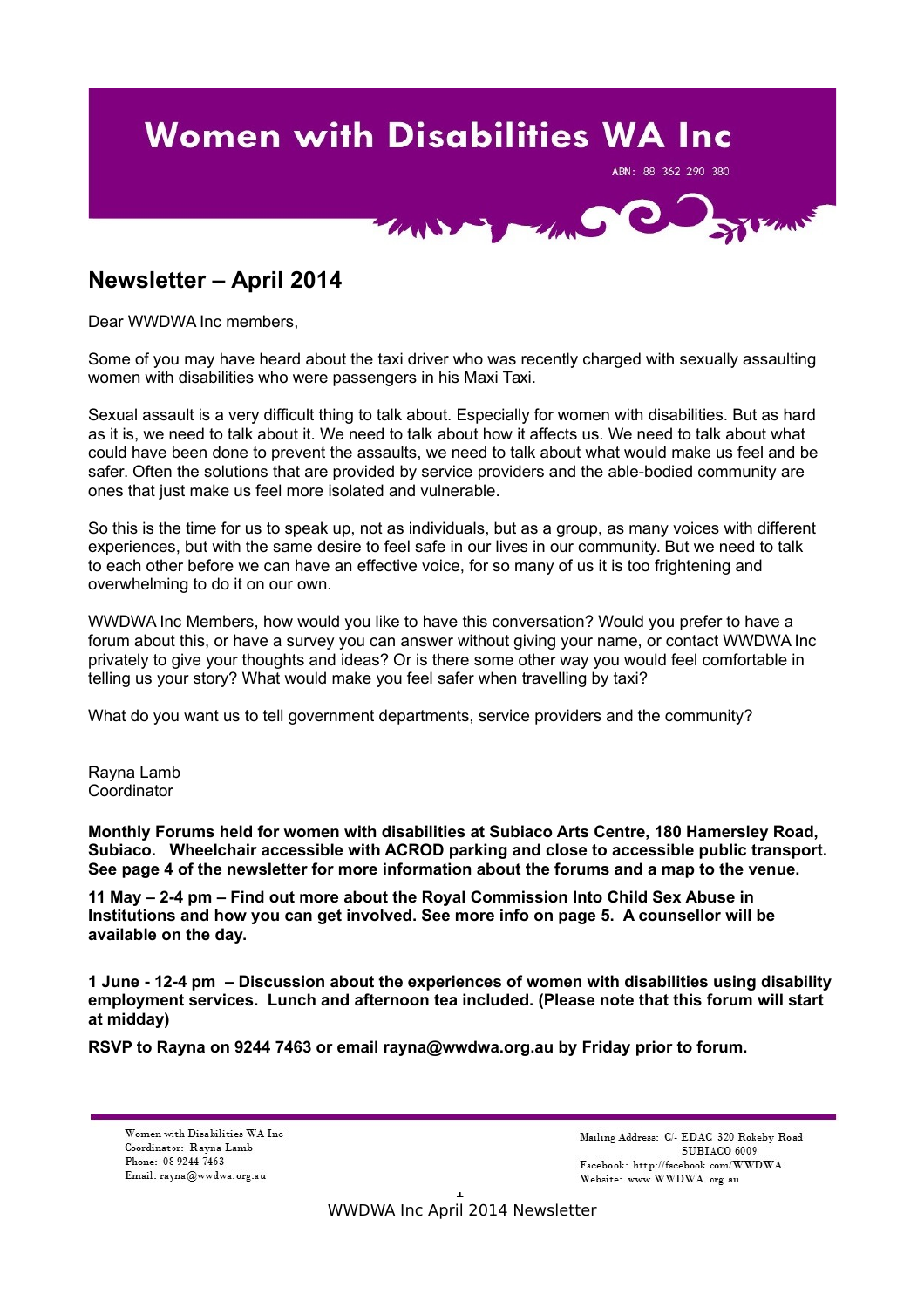# **You may be eligible for concession stamps**

Do you have a Federal Government concession card? You may be eligible for a reduced rate on domestic stamps, and other offers. Apply for a free MyPost Concession Account today!

# *Benefits*

- Free booklet of 5 concession stamps
- Ability to purchase up to 50 concession stamps per year
- Discount on Mail Hold and Mail Redirection
- A free MyPost Concession Card and digital mailbox

# <http://auspost.com.au/>call **13 13 18 or go to your nearest Australia Post outlet**

# *Other Instruments of Enlightenment*

# **Four poems by Samantha Jenkinson – WWDWA Inc Member**

# **12 months ... Feeling Good**

F...k you all! Yeah that's right, you heard me! You walking past with the smug look on your face, you don't know despair, anger, loneliness, you don't know the loss of your own body, rejection of friends, end of a career. Being late for work is as bad as it gets for you! I hate your mediocrity, morality, superficiality, mobility. F...k you all! God that feels good, feels alive! F...k you all!

# **Four years ... Finding an old photo**

Two feet standing taking the weight of possibilities. Can they move forward? I can't remember. Did they move forward? Briefly, a short walk towards immobility, but at that point it was only chance.

The face is turning with an uncertain look. Half a smile,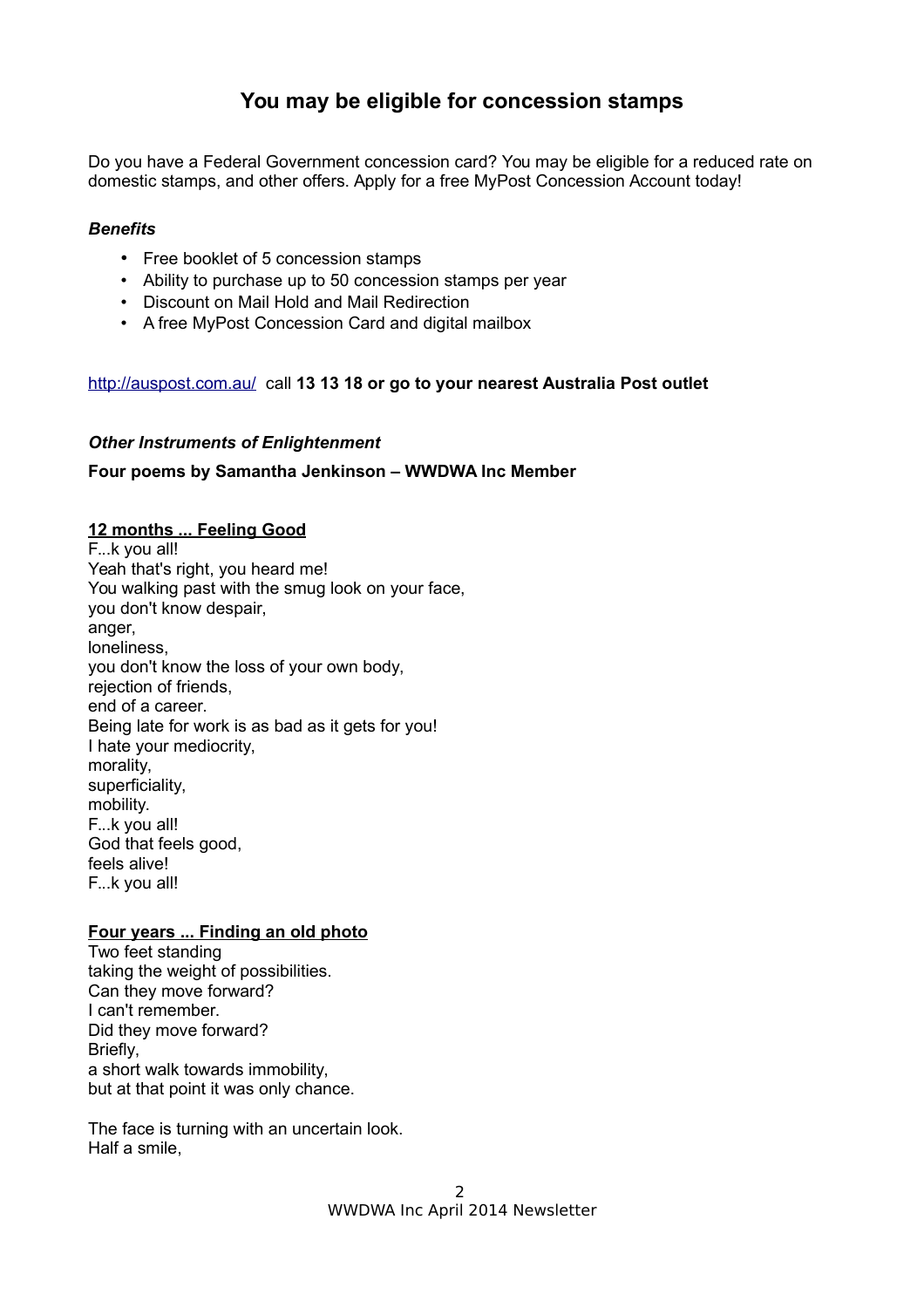is that meant to be funny? Are you serious? That happens to me! Move those feet while they're still able. Shift the weight, wriggle the toes.

What does it feel like? You know but you can't tell me. I felt it once. In your shoes.

# **Seven Years ... Woman on Wheels**

It must be my beauty, my grace, my intelligence. It scares them all off, they don't know what to say. A woman of means with her own chair for transport, isn't a sight that you see everyday.

A swirl of colours meet the eye, the sound of laughter leaves you high. Too late, I've passed you by.

# **Ten years ... Tolerance (The Mermaid poem)**

Is there anything you would change? he asked

her hand touched the wheel tread worn smooth callus's against rubber scars of pushing forward looking backward

light ceiling light white walls white uniforms hands under her head hands under her arms hands taking care, taking over moving, wiping, dressing turning on the hospital spit

eyes watching wondering curious yet unasking seeing metal and wheels asking the companion, carer, intelligent other to translate into chair speak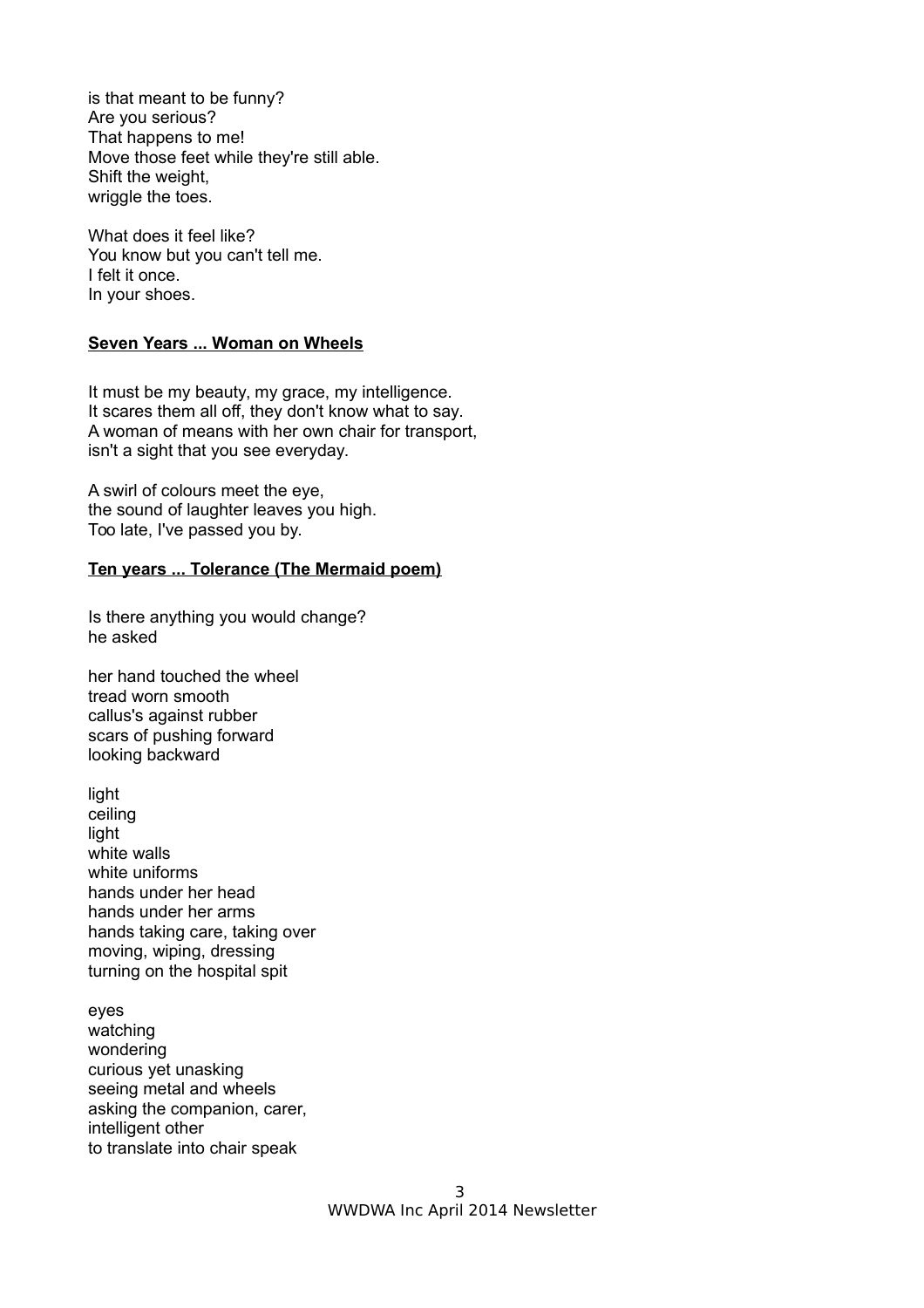her voice hidden unheard

sand pebbles cracks in the pavement walls the size of steps feet missing obstacles allowed through blindness her chair not agile enough her reach not long enough tripped up before starting

Is there anything you would change? she asked

her hand touched the leg unmoving and numb yet skin still soft warm blood pumping possibilities flowing

sensual mysterious a mermaid her tail in the shape of legs her song a lure of difference fireworks burning in her brain bursting into brilliance her true self shining past metal and flesh raising her voice clear and intense to life

Is there anything you would change? he she they asked You she said Because you don't know all women in wheelchairs become Mermaids

#### **Contribute to our newsletter!**

Do you have something you would like to see in our newsletter? We would love to print your poem, short story, article, or information that would be relevant and interesting to other women with disabilities. Please email or post your contributions to WWDWA Inc (see our contact details at the bottom of page 1).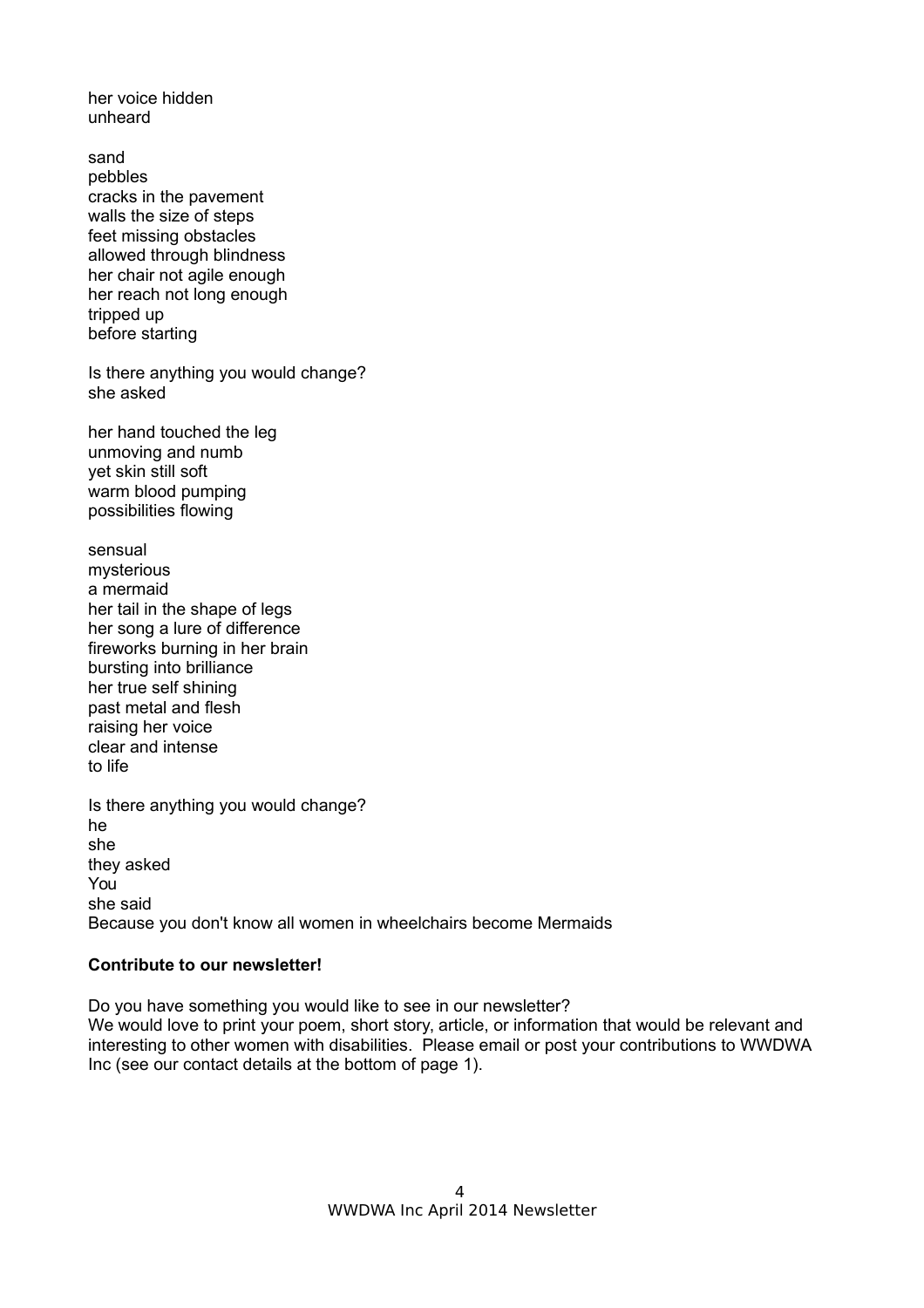# **National Injury Insurance Scheme: Motor Vehicle Accidents**

# **Community Consultation**

The National Injury Insurance Scheme (NIIS), intended to be a complement to the National Disability Insurance Scheme (NDIS), will provide lifetime care and support to people who sustain a catastrophic injury from a motor vehicle, workplace, medical treatment injury or general accident. The focus of this Consultation is on identifying the best way of providing lifetime care and support for all newly acquired catastrophic injuries due to motor vehicle accidents

# *Making a Submission*

Interested parties are invited to comment on the NIIS for Motor Vehicle Accidents Consultation.

# **Closing date for submissions: Friday, 23 May 2014**

Address written submissions to:

General Manager Social Policy Division The Treasury Langton Crescent PARKES ACT 2600

Email: [niisris@treasury.gov.au](mailto:niisris@treasury.gov.au?subject=Submission%20-%20National%20Injury%20Insurance%20Scheme:%20Motor%20Vehicle%20Accidents%20-%20Consultation%20Regulation%20Impact%20Statement)

For enquiries please call Leesa Croke (02) 6263 3800 .

**[http://www.treasury.gov.au/ConsultationsandReviews/Consultations/2014/National-Injury-In](http://www.treasury.gov.au/ConsultationsandReviews/Consultations/2014/National-Injury-Insurance-Scheme-Motor-Vehicle-Accidents) [surance-Scheme-Motor-Vehicle-Accidents](http://www.treasury.gov.au/ConsultationsandReviews/Consultations/2014/National-Injury-Insurance-Scheme-Motor-Vehicle-Accidents)**

# **Royal Commission Into Child Sex Abuse in Institutions – Update**

Commissioners and staff from the Royal Commission Into Child Sex Abuse in Institutions will be in Perth for two weeks from 28 April to run public hearing and private sessions. To find out more about the Royal Comission and about the hearings call the Royal Commission on 1800 099 340 or go to their website at

http://www.childabuseroyalcommission.gov.au/resource-centre/people-with-disability

Davina Dressler from the Commission's Community Engagement Team, will be speaking at WWDWA Inc's May forum about the Royal Commission and the various ways women with disabilities can be involved. There will be a counsellor available on the day. Davina will be speaking and answering questions for the first half of the forum, and the second half we will be showing more films from last year's International Day of People With Disabilities.

# **Share your experiences of dealing with Disability Employment Services**

Women With Disabilities Australia has been asked by the Federal Government to do a report on the experiences of women with disabilities who have dealt with Disability Employment Services. They have given WWDWA Inc funding to run a discussion forum for women with disabilities here in Perth so we can have our thoughts and experiences on Disability Employment Services included in the report. See page 1 of the newsletter for more information. If you are unable to come to the forum but would like your voice heard in the report, please contact WWDWA Inc via phone or email.

Lunch and afternoon tea with gluten-free and vegetarian options will be provided.